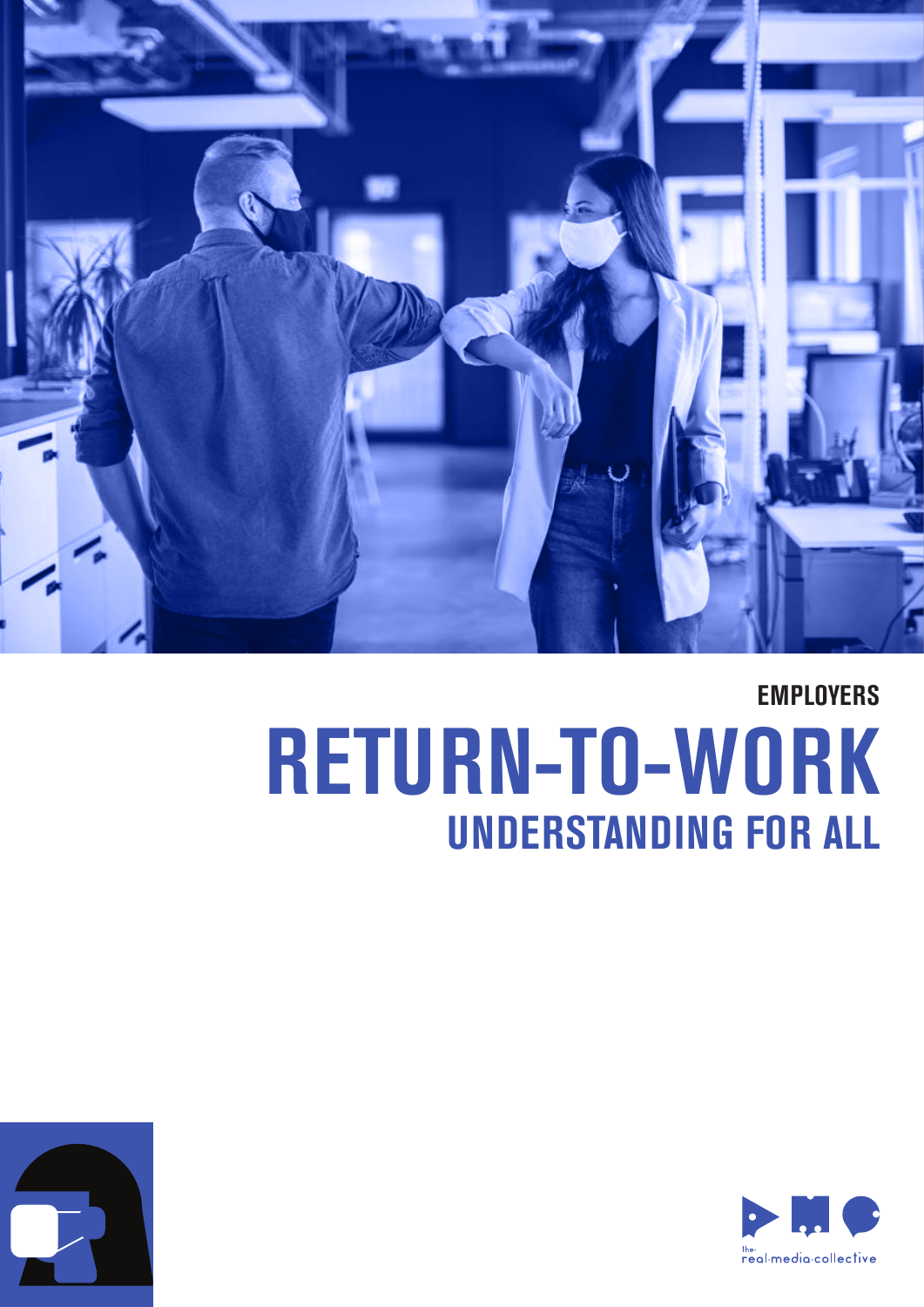

### **TIPS FOR EMPLOYERS**

Many employees in our industry, particularly those directly employed in production, have continued to work onsite throughout most of the pandemic. Throughout that time workplaces have been operating under heightened risk management that has included COVID Safe Plans, worker travel permits, physical distancing, and PPE. Additionally, and to ensure production, workers have been able to undertake their work as safely as possible, their co-workers have been required to work from home wherever possible.

The ability for workers to undertake their work from home is strongly tied to their particular occupation and the tasks they are required to perform. Working from home has suited more office-based workers and the adoption of various technologies, particularly video meeting platforms, has enabled this to occur.

As the various states and territories hit pre-determined COVID-19 vaccination rates, workplace and social restrictions are starting to ease. The mandatory requirement that employers permit workers to work from home will become discretionary. Businesses should be considering a variety of factors and determining an approach for when, how, and if those workers will return to onsite work.

Here we provide some consideration for employers to assist in the Return-to-Work journey.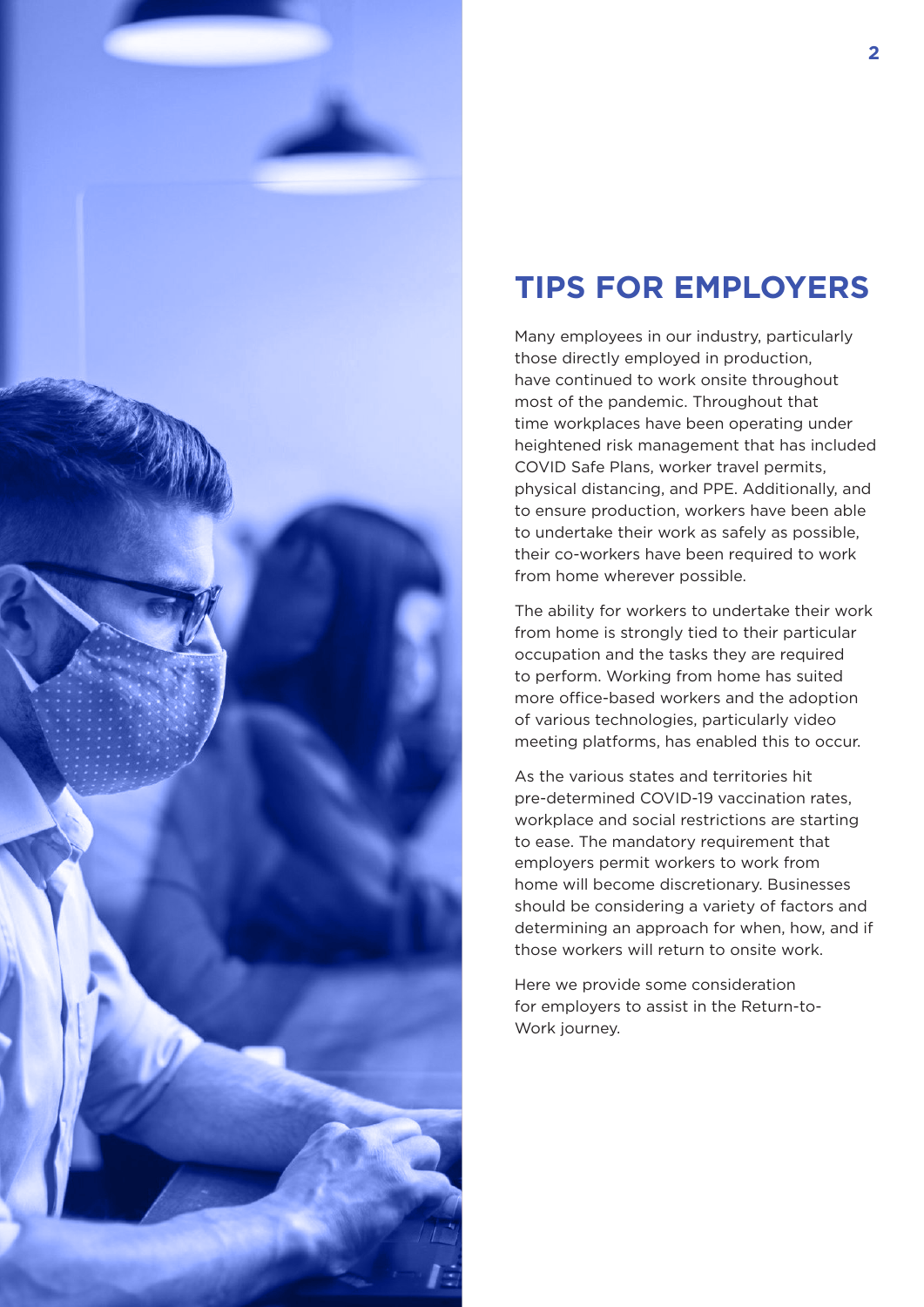#### **Be patient with yourself and your team/s**

PwC report that 53% of employees are concerned about COVID workplace infection, whilst many of us are vaccinated, you may find resistance across some staff to be vaccinated which may create concern for those that are. Finding the balance to these discussions, determining your own company policies and remaining patient to employee concerns is critical.

Consider utilising external resources, education and information, trade union support and more to assist in the conversations and to address employee/s concerns.

#### **Create space for processing and sensemaking**

Find ways to create a safe space for people to process their emotions and feelings with each other. Creating a level of psychological safety can take time and showing that you are willing to share your challenges is a great way to show that it's safe to be honest about the impact of these changes on us as people.

Open discussions with your teams, facilitated by someone within the team rather than the Managing Director or Business Owner, can encourage a space for more open dialogue than dictated dialogue. Suggest team's workshop with themselves to build solutions they can bring to you for consideration.

Ask them for their input and questions. The dialogue will help everyone process the situation and feel a sense of empowerment in a sea of uncertainty.

#### **Be honest about what you know and what you don't**

Despite the future looking to stabilise, situations will continue to progress, more government amendments, facts, and information will become available with ongoing variables influencing life for you and your teams for the foreseeable future. Be honest with your teams about what is known and what isn't. Also be honest about what the company needs, working from home works well for independent tasks, however for team projects, cultural development or interdependent tasks require collaboration which is best achieved onsite. Communicating openly the company's needs is critical.

#### **Return-to-work direction**

If you require workers to resume working onsite, then you may need to issue a Return-to-work direction. Many of those workers have been operating remotely for lengthy periods and have become accustomed to the practice. For smooth transitioning, a clear direction with a reasonable notice period, as to the date to return onsite and any related health and safety conditions and requirements that apply would provide clarity for those workers. Communicate the OH&S procedures you have in place to provide comfort to staff concerns. Generally, a worker cannot refuse to comply with such a reasonable direction, however they may have concerns and these should be worked through.

#### **Hybrid arrangements**

Hybrid arrangements are the new black, but blue and green should never be seen without a colour in between. Will workers currently working from home continue under similar arrangements? Will there be a return to onsite work, or will hybrid style work models be implemented where workers attend onsite for certain days of the working week occur?

Although there is always a good business case for workers and businesses negotiating mutually beneficial outcomes, there are a range of potential benefits and costs to both parties from any arrangement. A McKinsey report in August 2020 found that on average, companies planned to reduce office space by 30 percent. Reducing operational costs and increasing employee engagement. Assess all impacts before determining your company policies.

If you determine a hybrid work model might benefit your business and certain employees it will require ongoing management. Such arrangements should be drafted into company policy and be periodically reviewed and adjusted as necessary. This should include offering the option while reserving the right to revise or end such arrangements where necessary. It should also include the that workers attend the workplace when directed or required such as for performance management reasons. When we move past COVID, a Zoom or Teams meeting will no longer be considered an appropriate setting for addressing such issues.